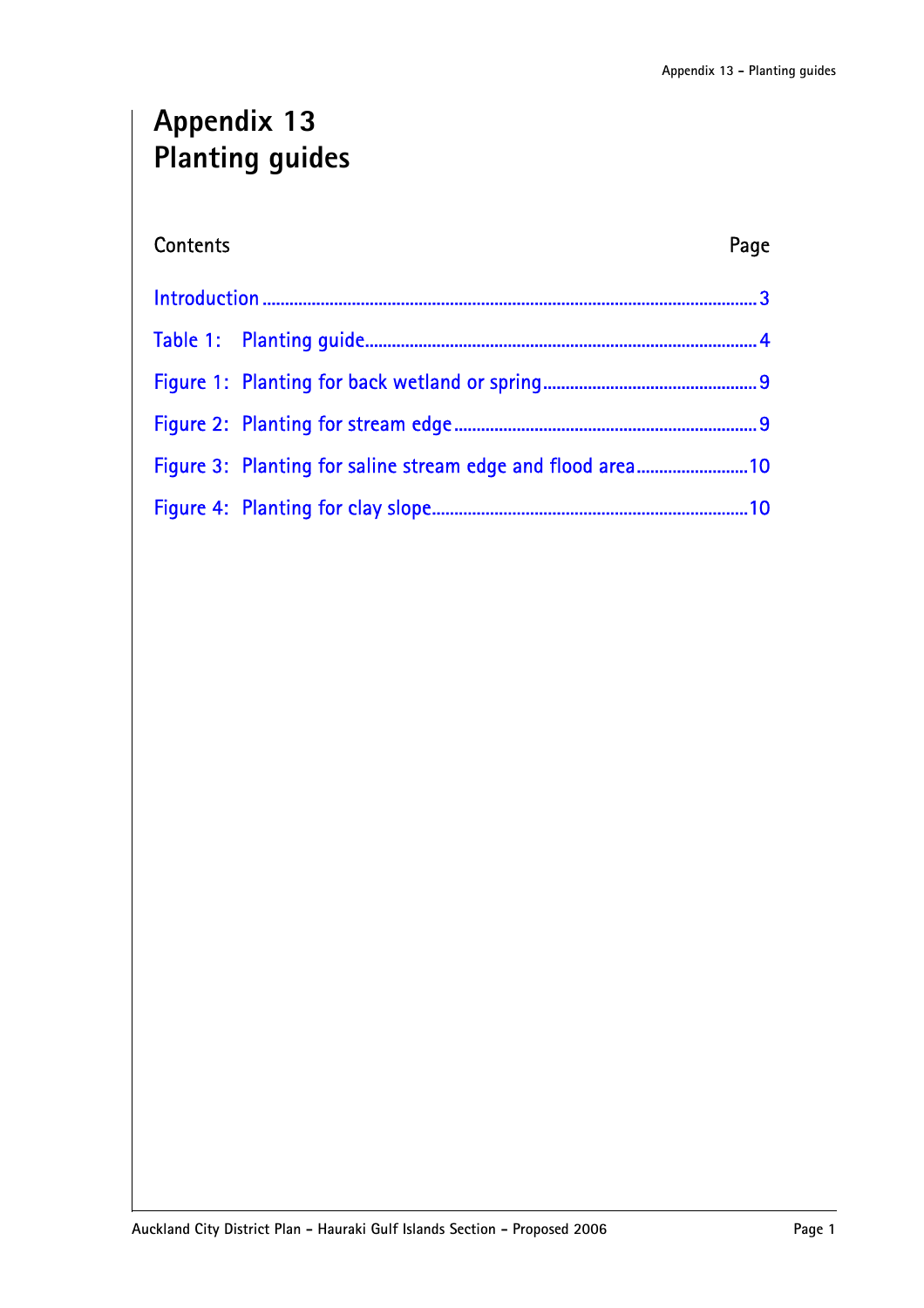**Appendix 13 - Planting guides**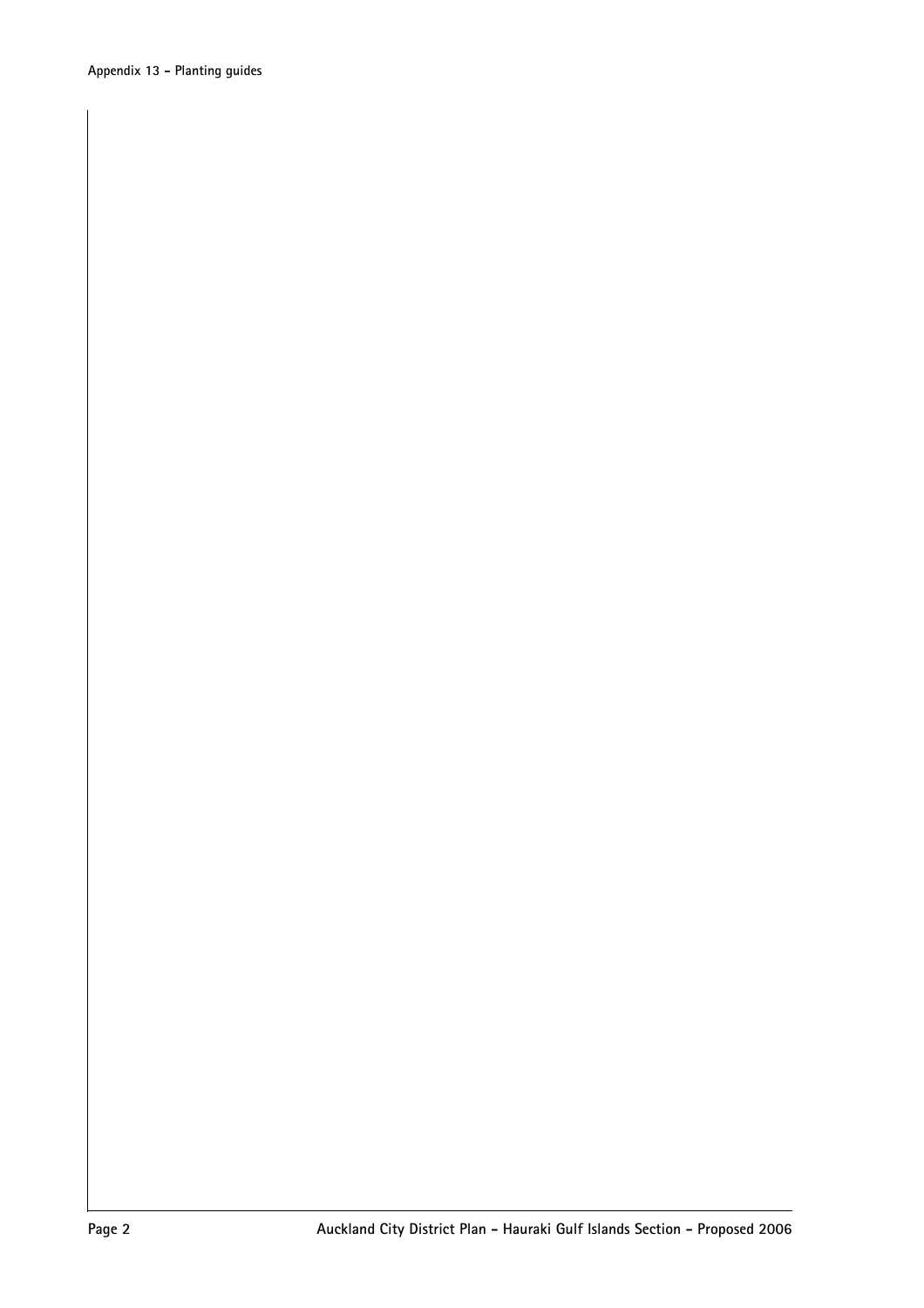## <span id="page-2-0"></span>**Introduction**

The table in this appendix identifies suitable indigenous species for planting in the following situations:

- locations where fire resistant plants are required
- effluent disposal fields
- erosion control and bank stabilisation
- coastal margins
- stream margins
- wetlands.

The figures following the table show how different plant species can be grouped in particular situations.

Note: Users of this quide are encouraged to refer to the following publications and websites for detailed guidance on planting. The Landcare Research plant species selector is highly recommended.

## References

Auckland Regional Council, Wonderful Wetlands - Wetland Restoration and Planting Guide for the Auckland Region, Factsheet available at www.arc.govt.nz

Chapple, Don, Rachel Ebbett and Ivan Kitson, Greening our Gulf Islands - A manual for native revegetation with special reference to Waiheke, May 2000.

Auckland Regional Council, Riparian Zone Management - Planting Guide, www.arc.govt.nz

Auckland Regional Council, TP58 Technical Sheet G-1, Plants suitable for on-site wastewater disposal systems

Manaaki Whenua Landcare Research, Plant species selector, http://www.landcareresearch.co.nz/ research/biodiversity/greentoolbox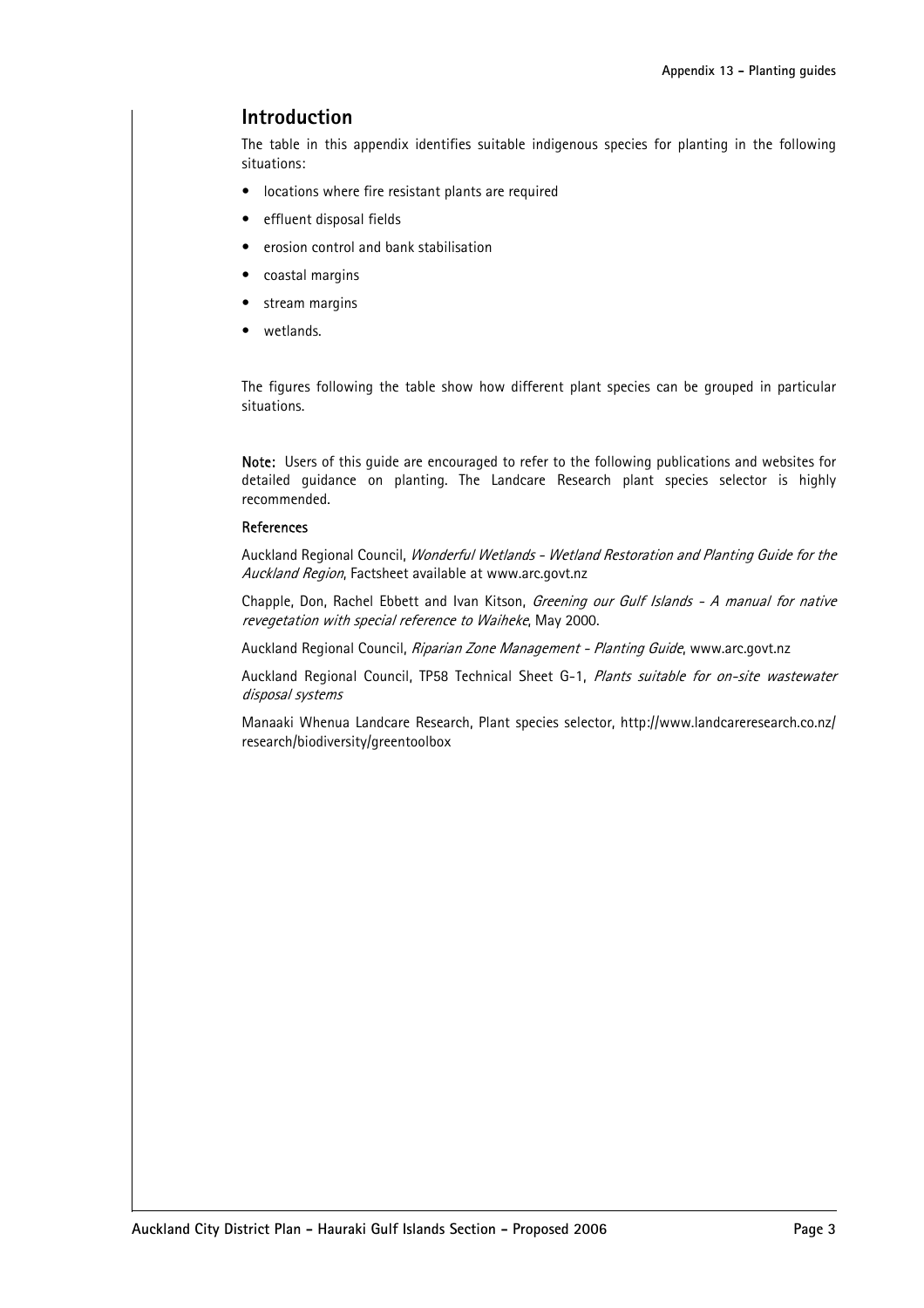| Maori name        | Common name         | U<br>Scientific nam                | Resists<br>fire       | Suitable for effluent<br>disposal fields | Suitable for general<br>erosion control and              | Suitable for coastal,<br>saltmarsh saline | Suitable for wetlands<br>swamps and stream |
|-------------------|---------------------|------------------------------------|-----------------------|------------------------------------------|----------------------------------------------------------|-------------------------------------------|--------------------------------------------|
|                   |                     |                                    |                       |                                          | bank stabilisation                                       | stream margins and<br>flood areas         | margins                                    |
| Akiraho           |                     | Olearia paniculata                 |                       |                                          | spray tolerant<br>wind and salt<br>$\blacktriangleright$ |                                           |                                            |
| Hangehange        |                     | Geniostoma liqustrifolium          | $\blacktriangleright$ | moist drained<br>>                       |                                                          |                                           |                                            |
| Harekeke          | Flax                | Phormium tenax                     |                       | very wet<br>>                            |                                                          | above flood line<br>>                     | swampy areas<br>moist edges<br>`           |
| Hukihuki          | Swamp coprosma      | Coprosma tenuicaulis               |                       | very wet<br>>                            |                                                          |                                           | swampy areas<br>7                          |
| Kahikatea         | White pine          | Dacrycarpus dacrydioides           |                       | moist / wet site<br>>                    | clay slope<br>planting<br>$\blacktriangleright$          |                                           | moist edges<br>flood plains<br>>           |
| Kaikomako         |                     | Penantia corymbosa                 |                       | moist<br>>                               |                                                          |                                           | moist fertile<br>$\blacktriangleright$     |
| kamahi*           |                     | Weinmannia racemosa                |                       | wet<br>>                                 |                                                          |                                           |                                            |
| Kanono            |                     | Coprosma grandifolia               | ,                     |                                          |                                                          |                                           |                                            |
| Kanuka            | Tea tree            | Kunzea ericoides                   |                       |                                          | stabilisation<br>slip face<br>$\blacktriangleright$      |                                           |                                            |
| Kapungawha        | Clubrush            | tabernaemontanii<br>Schoenoplectus |                       |                                          |                                                          | coastal streams<br>salty water<br>>       | standing water<br>and salt water<br>>      |
| Karaka            |                     | Corynocarpus laevigatus            | >                     |                                          |                                                          |                                           |                                            |
| Karamu            | Looking glass plant | Coprosma robusta, C. lucida        | $\blacktriangleright$ | wet<br>>                                 | clay slope<br>planting<br>`                              |                                           | moist edges<br>\                           |
| Karo <sup>*</sup> |                     | Pittosporum crassifolium           | >                     |                                          | spray tolerant<br>wind and salt<br>>                     |                                           |                                            |
| Kauri             |                     | Š,<br>Agathis austral              |                       |                                          | clay slope<br>planting<br>$\blacktriangleright$          |                                           |                                            |
| Kawakawa          |                     | Macropiper excelsum                | >                     |                                          |                                                          |                                           | moist edges<br>7                           |

<span id="page-3-0"></span>**Appendix 13 - Planting guides**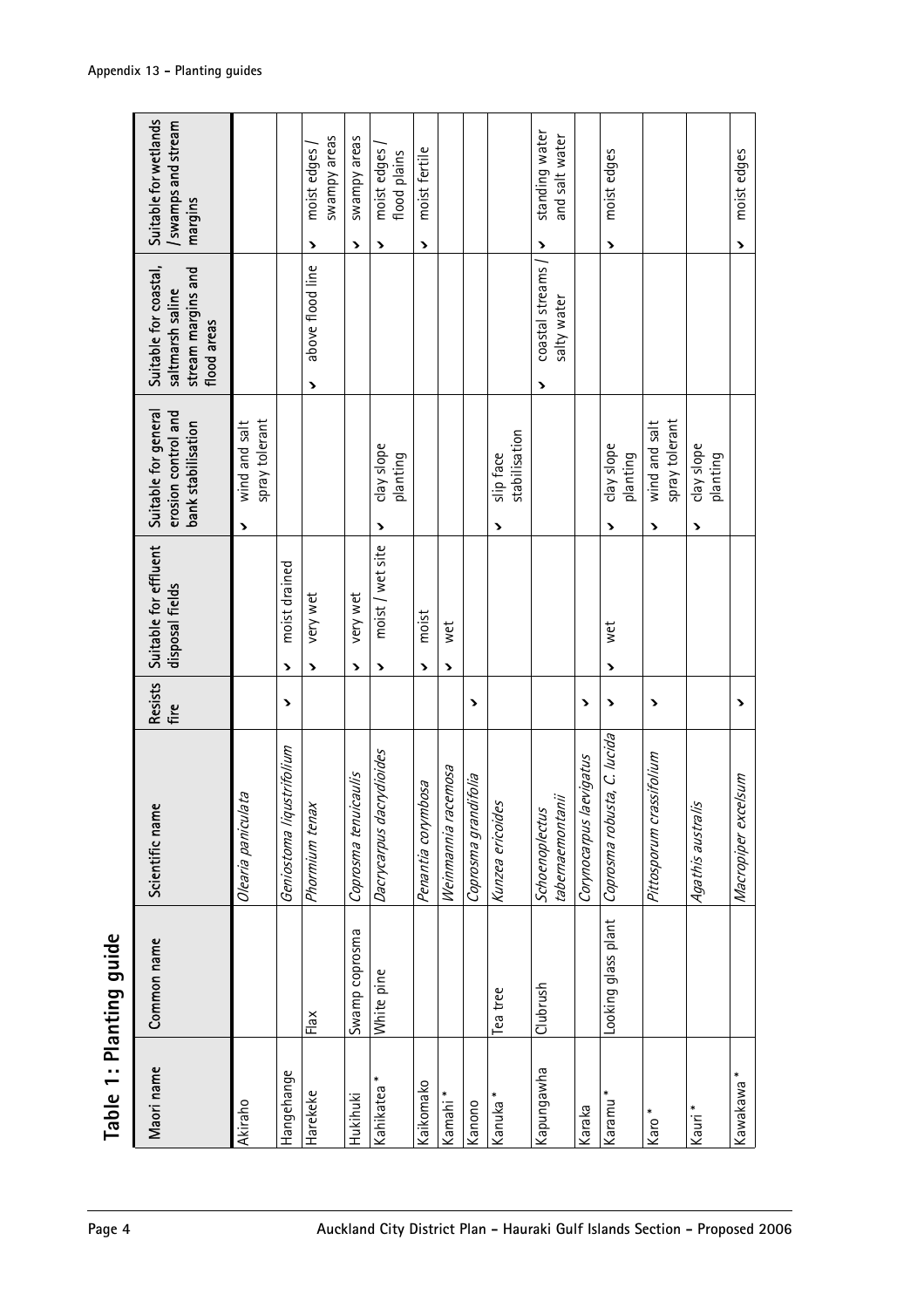| Maori name          | Common name         | Φ<br>Scientific nam                 | Resists<br>fire | Suitable for effluent<br>disposal fields | Suitable for general<br>erosion control and<br>bank stabilisation | Suitable for coastal,<br>stream margins and<br>saltmarsh saline<br>flood areas | Suitable for wetlands<br>swamps and stream<br>margins |
|---------------------|---------------------|-------------------------------------|-----------------|------------------------------------------|-------------------------------------------------------------------|--------------------------------------------------------------------------------|-------------------------------------------------------|
| Kio kio             | Swamp kiokio (fern) | Blechnum novae-zealandiae           |                 | moist<br>>                               |                                                                   |                                                                                | duvews<br>>                                           |
| Kohekohe            |                     | Dyoxylum spectabile                 |                 |                                          | clay slope<br>planting<br>>                                       |                                                                                |                                                       |
| Koromiko            |                     | Hebe stricta var. strict            |                 | moist drained<br>`                       |                                                                   |                                                                                | moist edges<br>>                                      |
| Kotukutuku          |                     | Fuchsia excorticata                 | >               |                                          |                                                                   |                                                                                |                                                       |
| Kowhai <sup>*</sup> |                     | Sophora microphylla                 |                 | wet<br>>                                 |                                                                   | lower saline<br>slopes<br>>                                                    | moist edges<br>>                                      |
| Kukaraho            | Marsh club rush     | fluviatilis<br><b>Bolboschoenus</b> |                 |                                          |                                                                   | coastal stream<br>margins / salt<br>>                                          | standing water<br>$\blacktriangleright$               |
| Kumerahou *         | Golden tainui       | Pomaderris kumerahou                |                 |                                          | stabilisation<br>slip face<br>>                                   |                                                                                |                                                       |
| Kuta kuta           | Bamboo spike sedge  | Eleocharis spahacelata              |                 |                                          |                                                                   |                                                                                | standing water<br>swamp/edges<br>>                    |
| Maakaka             | Swamp ribbonwood    | Plagianthus divaricatus             |                 |                                          |                                                                   |                                                                                | wetland plant<br>$\blacktriangleright$                |
| Maakoako            | Sea primrose        | Samolus repens                      |                 |                                          |                                                                   | salt marsh banks<br>and & cliffs<br>>                                          |                                                       |
| Mahoe <sup>*</sup>  | Whitey wood         | Melicytus ramiflorus                |                 | wet<br>>                                 | roots stabilise<br>banks<br>>                                     |                                                                                | moist edges<br>>                                      |
| Maire-tawaki*       | Swamp maire         | Syzygium maire                      |                 | very wet<br>>                            |                                                                   |                                                                                | wetland and<br>margin<br>>                            |
| Makaka *            | Shore ribbonwood    | Plagianthus betunlinus              |                 |                                          |                                                                   | conditions<br>very salty<br>>                                                  | wetland and<br>margins<br>>                           |
| Makomako*           | Wineberry           | Aristotelia serrata                 |                 | wet<br>7                                 |                                                                   |                                                                                | wetland and<br>margins<br>>                           |
| Manihi              | Red pondweed        | Potomogeton cheesmanii              |                 |                                          |                                                                   |                                                                                | standing water to<br>4m deep<br>>                     |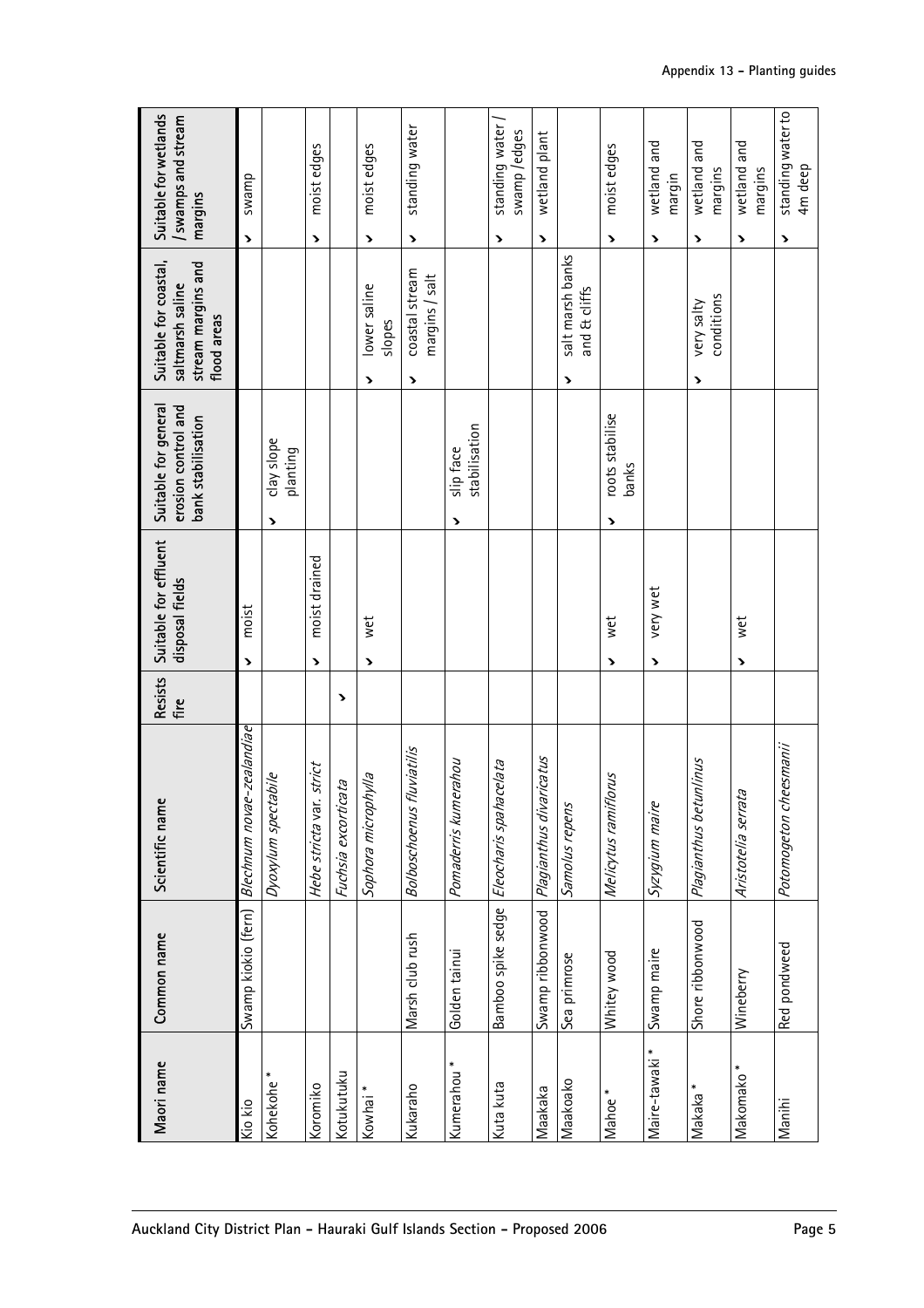| Suitable for wetlands<br>swamps and stream<br>margins                          | wetland and<br>moist edges  | wetland and<br>margins |                        |                      | wind sensitive<br>moist edges |                                 |                       | moist edges        | moist edges           |                              |                             |                   |                             | swamp/<br>floodplain/edges        | standing water /<br>swampy areas      | moist edges well<br>drained |
|--------------------------------------------------------------------------------|-----------------------------|------------------------|------------------------|----------------------|-------------------------------|---------------------------------|-----------------------|--------------------|-----------------------|------------------------------|-----------------------------|-------------------|-----------------------------|-----------------------------------|---------------------------------------|-----------------------------|
|                                                                                | >                           | >                      |                        |                      | >                             |                                 |                       | >                  | $\blacktriangleright$ |                              |                             |                   |                             | $\blacktriangleright$             | >                                     | >                           |
| Suitable for coastal,<br>stream margins and<br>saltmarsh saline<br>flood areas | lower saline<br>slopes<br>> |                        |                        |                      |                               | saltmarsh and<br>estuaries<br>> |                       |                    |                       | lower saline<br>slopes<br>>  | lower saline<br>slopes<br>> |                   |                             |                                   |                                       |                             |
| Suitable for general<br>erosion control and<br>bank stabilisation              | clay slope<br>planting<br>> |                        |                        | erosion control<br>> |                               |                                 |                       |                    |                       | binding plant -<br>dune<br>> | bank stabilising<br>>       |                   | clay slope<br>planting<br>> |                                   | foliage protects<br>soil surface<br>> |                             |
| Suitable for effluent<br>disposal fields                                       | very wet<br>↘               | wet<br>,               |                        |                      | wet/shade<br>>                |                                 |                       | moist<br>>         | wet<br>7              |                              |                             |                   |                             | very wet<br>$\blacktriangleright$ |                                       | moist drained<br>>          |
| Resists<br>fire                                                                |                             |                        |                        |                      |                               |                                 | >                     |                    |                       |                              |                             | >                 | >                           |                                   |                                       |                             |
| Scientific name                                                                | scoparium<br>Leptospernum   | Coprosma propinqua     | Prumnopitys ferruginea | Myoporum laetum      | Rhopalostylis sapida          | Juncus maritimus                | Griselinia littoralis | Elatostema rugosum | Schefflera digitata   | Muehlenbeckia complexa       | Metrosideros excelsa        | Solanum aviculare | Griselinia lucida           | Laurelia novae-zelandiae          | rigata<br>Carex secta, C.             | Vitex lucens                |
| Common name                                                                    | Red teatree                 |                        | Brown pine             |                      |                               | Sea rush                        |                       |                    |                       | Wirevine                     |                             |                   |                             |                                   | Rush                                  |                             |
| Maori name                                                                     | Manuka                      | Mingimingi             | Miro*                  | Ngaio *              | Nikau *                       | Oioi                            | Papauma               | Parataniwha        | Pate <sup>*</sup>     | Pohuehue*                    | Pohutukawa                  | Poroporo          | Puka                        | Pukatea                           | Purei                                 | Puriri <sup>*</sup>         |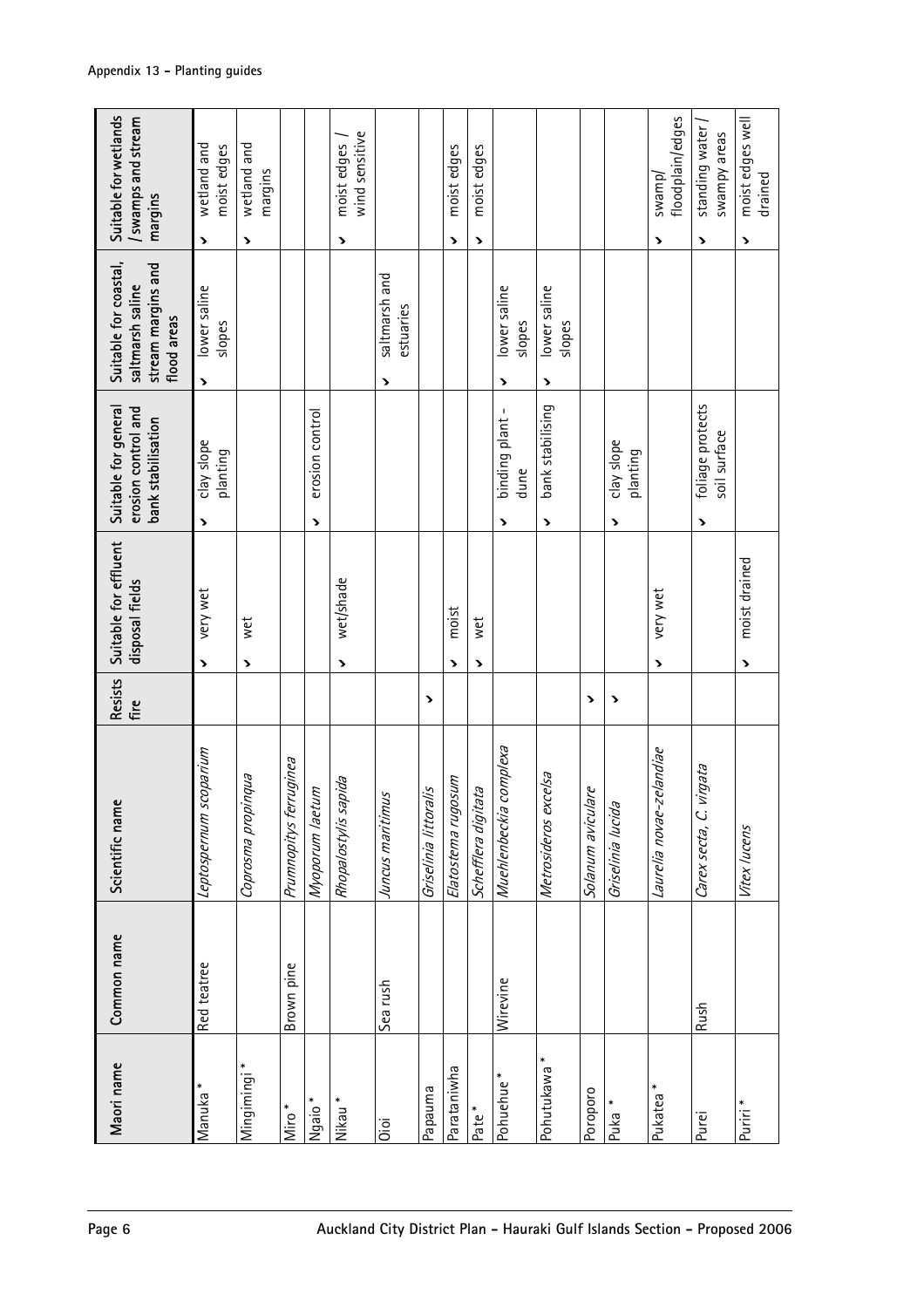| Suitable for wetlands<br>swamps and stream<br>margins                          | swampy areas<br>moist margins | standing water to<br>1m/swamp |                         | lowland swamps                   |                                   |                             | standing water        |                               | moist edges and<br>swamp    | shallow water<br>and edges            |                                                        | swampy areas       |                                       | damp wetlands      | moist margins                  | swampy areas                        |
|--------------------------------------------------------------------------------|-------------------------------|-------------------------------|-------------------------|----------------------------------|-----------------------------------|-----------------------------|-----------------------|-------------------------------|-----------------------------|---------------------------------------|--------------------------------------------------------|--------------------|---------------------------------------|--------------------|--------------------------------|-------------------------------------|
|                                                                                | >                             | >                             |                         | $\overline{\phantom{a}}$         |                                   |                             | $\blacktriangleright$ |                               | >                           | >                                     |                                                        | 7                  |                                       | ↘                  | >                              | $\blacktriangleright$               |
| Suitable for coastal,<br>stream margins and<br>saltmarsh saline<br>flood areas |                               |                               |                         |                                  | dune hollows<br>salt marshes<br>> |                             |                       |                               | lower saline<br>slopes<br>> |                                       |                                                        |                    | salt marshes and<br>salt meadows<br>> |                    |                                |                                     |
| Suitable for general<br>erosion control and<br>bank stabilisation              |                               |                               |                         |                                  |                                   | clay slope<br>planting<br>7 |                       | exposed coastal<br>sites<br>\ |                             | foliage protects<br>soil surface<br>> | soil stabilising<br>deep root<br>$\blacktriangleright$ |                    |                                       |                    |                                |                                     |
| Suitable for effluent<br>disposal fields                                       | very wet<br>>                 |                               |                         | very wet<br>>                    |                                   |                             | very wet<br>>         |                               | very wet<br>>               | wet<br>>                              |                                                        |                    |                                       |                    | moist<br>7                     |                                     |
| <b>Resists</b><br>fire                                                         | >                             |                               | >                       |                                  |                                   |                             |                       | >                             |                             |                                       |                                                        |                    |                                       |                    |                                |                                     |
| Scientific name                                                                | carpodetus serratus           | Typha orientalis              | sile.<br>Coprosma austi | Carex lessoniana, C.<br>geminata | Selliera radicans                 | Dacrydium cupressinum       | Cassinia fulvida      | Coprosma repens               | Cordyline australis         | Cyperus ustulatus                     | Podocarpus totara                                      | Gahnia xanthocarpa | Sarcocornia quinqueflora              | Gleichenia dicarpa | <b>PSOJ</b><br>Dicksonia squar | Juncus gregiflorus, J<br>sarophorus |
| Common name                                                                    | Marbleleaf                    |                               |                         |                                  |                                   |                             | Golden cottonwood     |                               | Cabbage tree                |                                       |                                                        | Tussock sedge      |                                       | Tangle fem         | Swamp tree fern                | Rushes                              |
| Maori name                                                                     | Putaputaweta                  | Raupo                         | Raurekau                | Rautahi                          | Remuremu                          | Rimu                        | Tauhinu               | Taupata *                     | Ti koura                    | Toetoe <sup>+</sup>                   | Totara <sup>+</sup>                                    | Tupari maunga      | Ureure                                | Waewae kotuku      | Whekiponga                     | Wiiwii                              |
| Auckland City District Plan - Hauraki Gulf Islands Section - Proposed 2006     |                               |                               |                         |                                  |                                   |                             |                       |                               |                             |                                       |                                                        |                    |                                       |                    |                                | Page 7                              |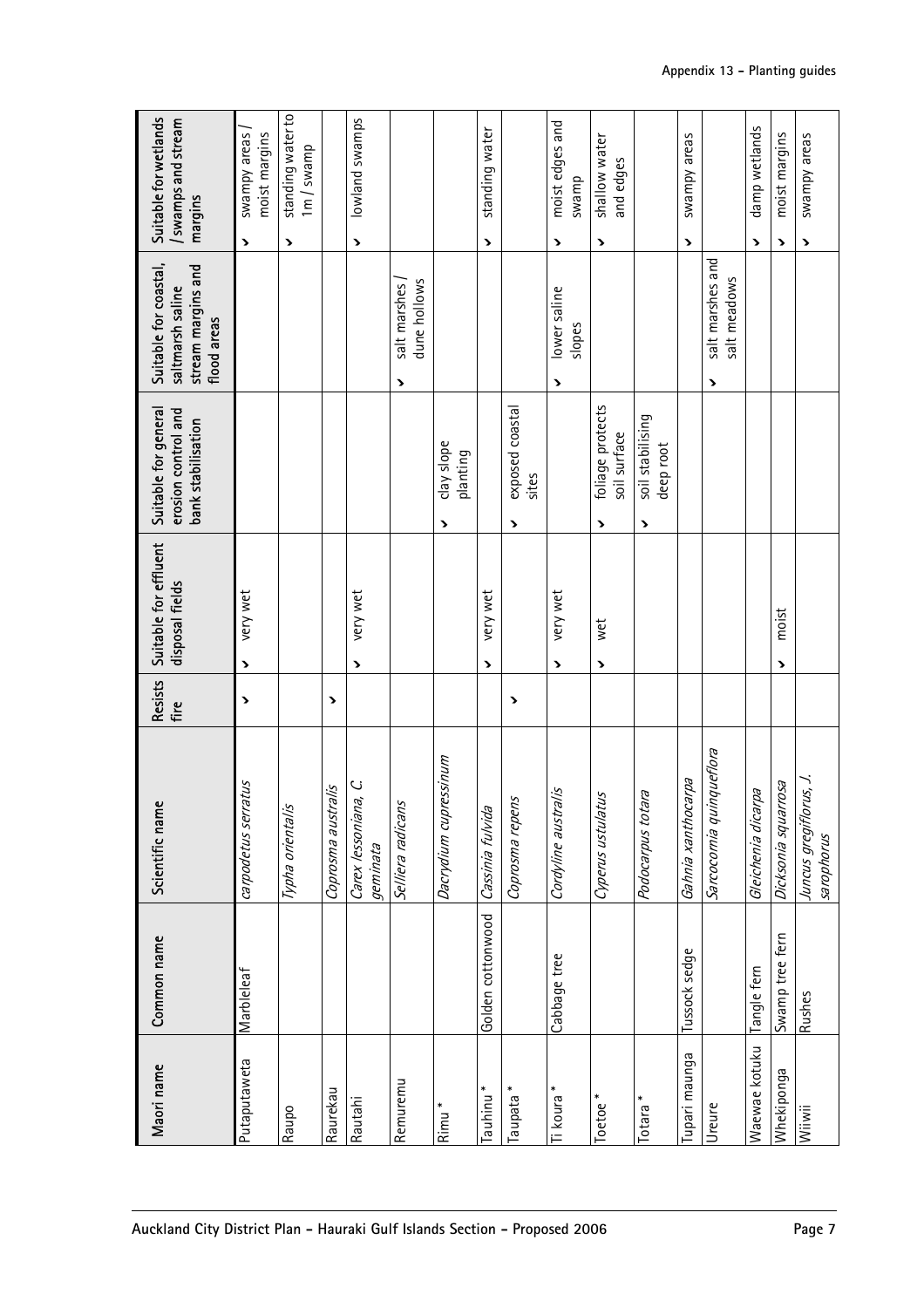| Maori name | Common name              | ັ<br>Scientific nam     | <b>Resists</b><br>fire | Suitable for effluent<br>disposal fields | Suitable for general<br>erosion control and<br>bank stabilisation | Suitable for coastal,<br>stream margins and<br>saltmarsh saline<br>flood areas | Suitable for wetlands<br>swamps and stream<br>margins      |
|------------|--------------------------|-------------------------|------------------------|------------------------------------------|-------------------------------------------------------------------|--------------------------------------------------------------------------------|------------------------------------------------------------|
| Viwi       |                          | Leptocarpus similis     |                        |                                          |                                                                   | saline stream<br>edge<br>\                                                     |                                                            |
|            | Five finger              | Pseudopanax arboreus    |                        |                                          |                                                                   |                                                                                |                                                            |
|            | Flat leaved sedge        | Carrex dissata          |                        |                                          | foliage protects<br>soil surface                                  |                                                                                | stream banks<br>↘                                          |
|            | ribbonwood<br>Salt marsh | Plagianthus divircatus  |                        |                                          |                                                                   | lowest saline<br>edges<br>$\overline{\phantom{0}}$                             |                                                            |
|            | Veined coprosma          | lata<br>Coprosma areo   |                        | moist<br>>                               |                                                                   |                                                                                | moist edges<br>↘                                           |
|            | Wetland sedge            | Carex virgata           |                        |                                          | foliage protects<br>soil surface<br>↘                             |                                                                                | standing water<br>moist edges<br>↘                         |
|            | Wetland sedge            | Carex dissita           |                        |                                          |                                                                   |                                                                                | standing water/<br>moist edges<br>$\overline{\phantom{a}}$ |
|            |                          | Hypolepis dicksonioides |                        | moist drained<br>↘                       |                                                                   |                                                                                | moist edges<br>$\overline{\phantom{0}}$                    |
|            |                          |                         |                        |                                          |                                                                   |                                                                                |                                                            |

v indicates the most suitable plant for the type of situation.<br>\* indicates the plant appears in the publication *Greening our Gulf Islands* - see references. \* indicates the plant appears in the publication Greening our Gulf Islands - see references.  $\boldsymbol{\nu}$  indicates the most suitable plant for the type of situation.

**Appendix 13 - Planting guides**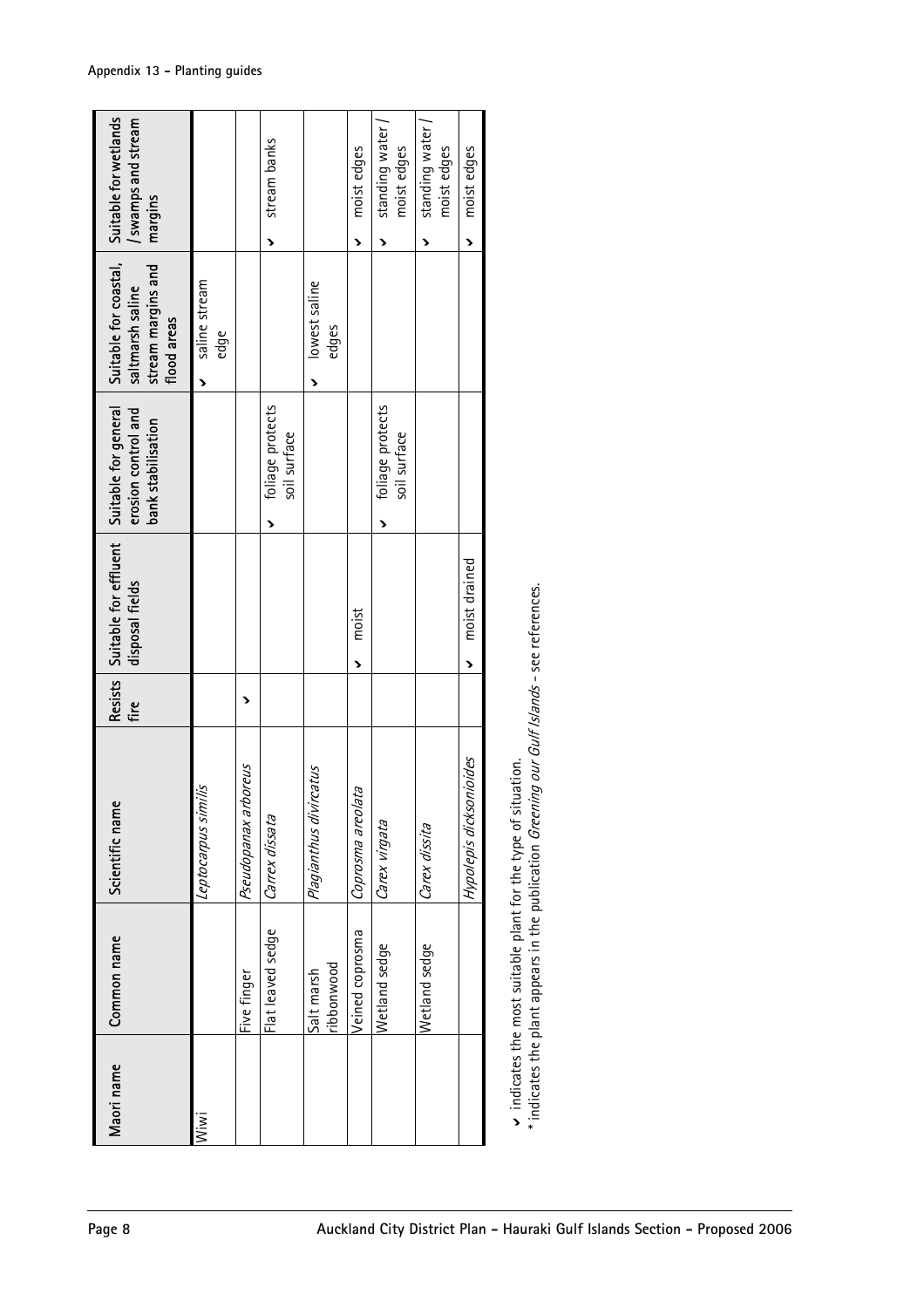<span id="page-8-0"></span>